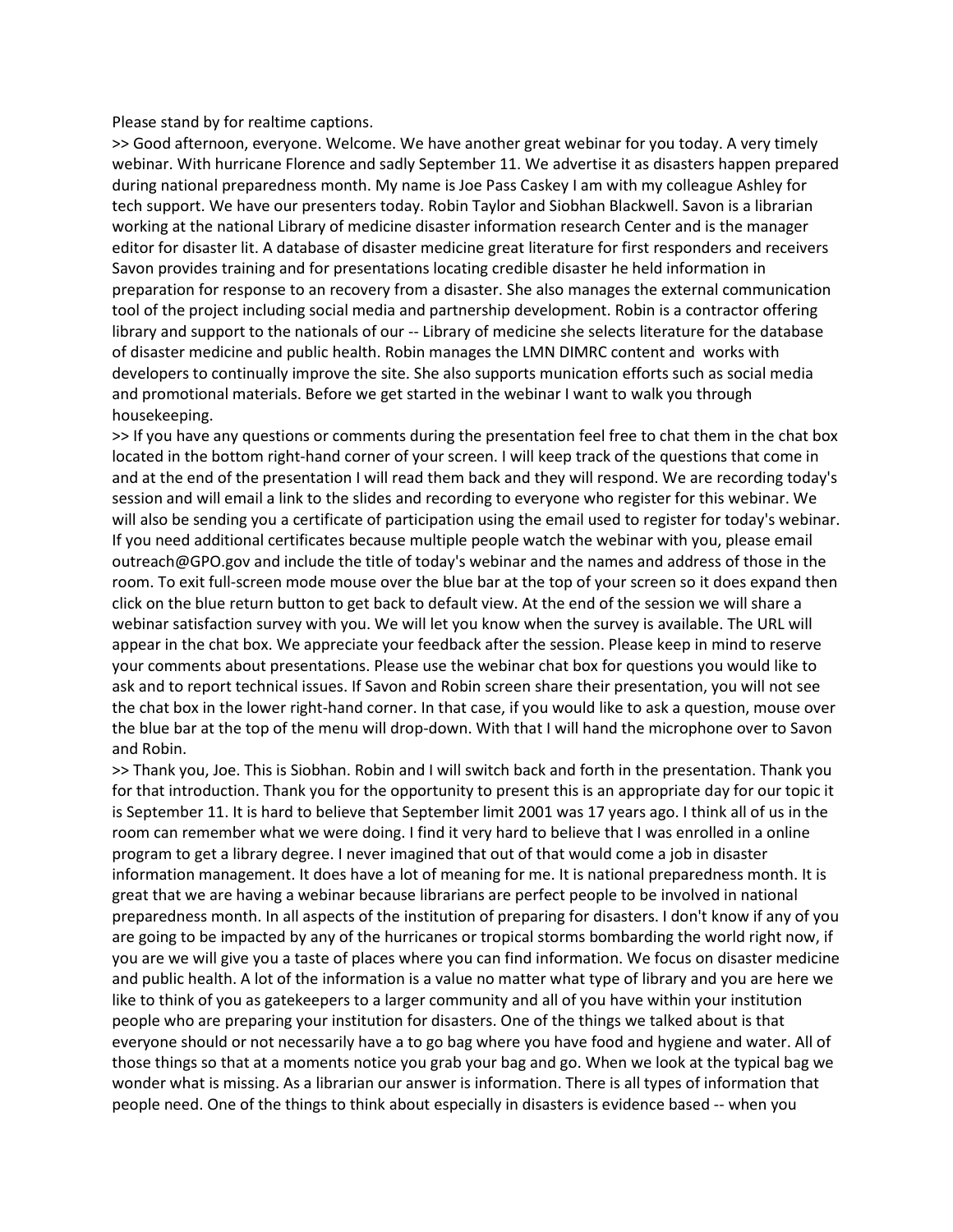decide whether or not you should evacuate or you decide any of the things you need to do around a disaster, you are basing that on information. The information that you have on hand guides the actions you take. As librarians we want people to have the most important acclamation -- accurate information. It is important as having access to know is the road is closed on the way to the hospital or if I need to go around because there is too much snow to get to the hospital the way I normally go.

>> Today Robin and I are going to talk about DIMRC. We're going to talk about our program tools and apps and I will come back and talk about a disaster information Specialist program. Robin will give you a highlight into the information and if you are interested in learning more we have a online training program free to everyone that will give you more information we'll talk about how libraries are responding and how they get in touch with us at the national libraries medicine disaster information research Center we are focused on not just the people who respond to the emergencies but those that support them. That includes librarians we think of ourselves not as responders but responsive. Right now there is all of the hurricanes going on out in the world. Guam slid by and was not as drastically as - struck by the tropical storm but it could have been very bad news. We reach out to the librarians that serve those communities to see what types of information they need to send out to their emergency responders or hospitals that might lose power. To the emergency managers that need to have the kinds of information we have. I have talked a lot about this. It is librarians that organize the information that we are very interested in. People can think about libraries as shelters. We know that libraries have Internet and Wi-Fi. Lots of times libraries will have community programs after an event. To help people fill out FEMA forms or have social workers come into the library. A lot of things libraries provide. Librarians, as people who organize information, we are specialist around that. We want to make sure that every piece of what goes into libraries and librarians is included and a understanding of the role of the library in disaster. Fernandez -- preparedness and response.

>> We are not the only ones who see libraries as essential community services. If you do not know about the Stafford act it is a important public law that allows for the temporary relocation of libraries there is an official designation of a disaster. If your library has been damaged you can apply for funding from FEMA and order to open your library at in alternate location while your library is closed due to damages is sustained. Within the federal infrastructure the value of the library is recognized. I know that libraries in New Jersey after hurricane Sandy hit, a lot of libraries damaged did relocate and we were able to get funding from the Stafford act. As I see Florence heading right for North Carolina I'm good imagine that no one from North Carolina is on the call or along the coast because they are all in their cars evacuating at this type -- time. If you know them let them know about the Stafford act. When we talk about disaster health information what do we mean? It is easy to think about the disaster health information around things like the hurricanes or if there is radiation or a chemical spill we can think about those being within the scope of the topics we cover. We want to make sure that people understand we also include the public health disasters. Infectious disease outbreaks that is the type of information we focus on and organize. We focus on different kinds of topics like coping with disasters and the ethics of disasters. During these he got out break or a bola when there is a vaccine being developed how do you test the vaccine? You have an ongoing epidemic. If you think it works can you ethically not give it to everyone or what are the ethics of giving it to everyone if it is not fully tested and we do not know all of the potential long-term outcomes of getting that type of vaccine. There is a lot of ethical and legal concerns that surround disaster medicine in public health. We take a look at that as a topic as well. The information is everywhere as we all know. I feel like the woman in the middle is me. Not everyday but days like today. That is how I feel. I know Robin feels the same way but what we try to do is take all of that information and organize it in useful meaningful ways. The library also does preserve the digital information. We have a history of medicine division in the library. Would they do not do it for all every event or every topic. Those pages were changing all the time so in a year we had over 100 guidance documents come out from the CDC alone. They would put one up take it down put one up take it down. Libraries are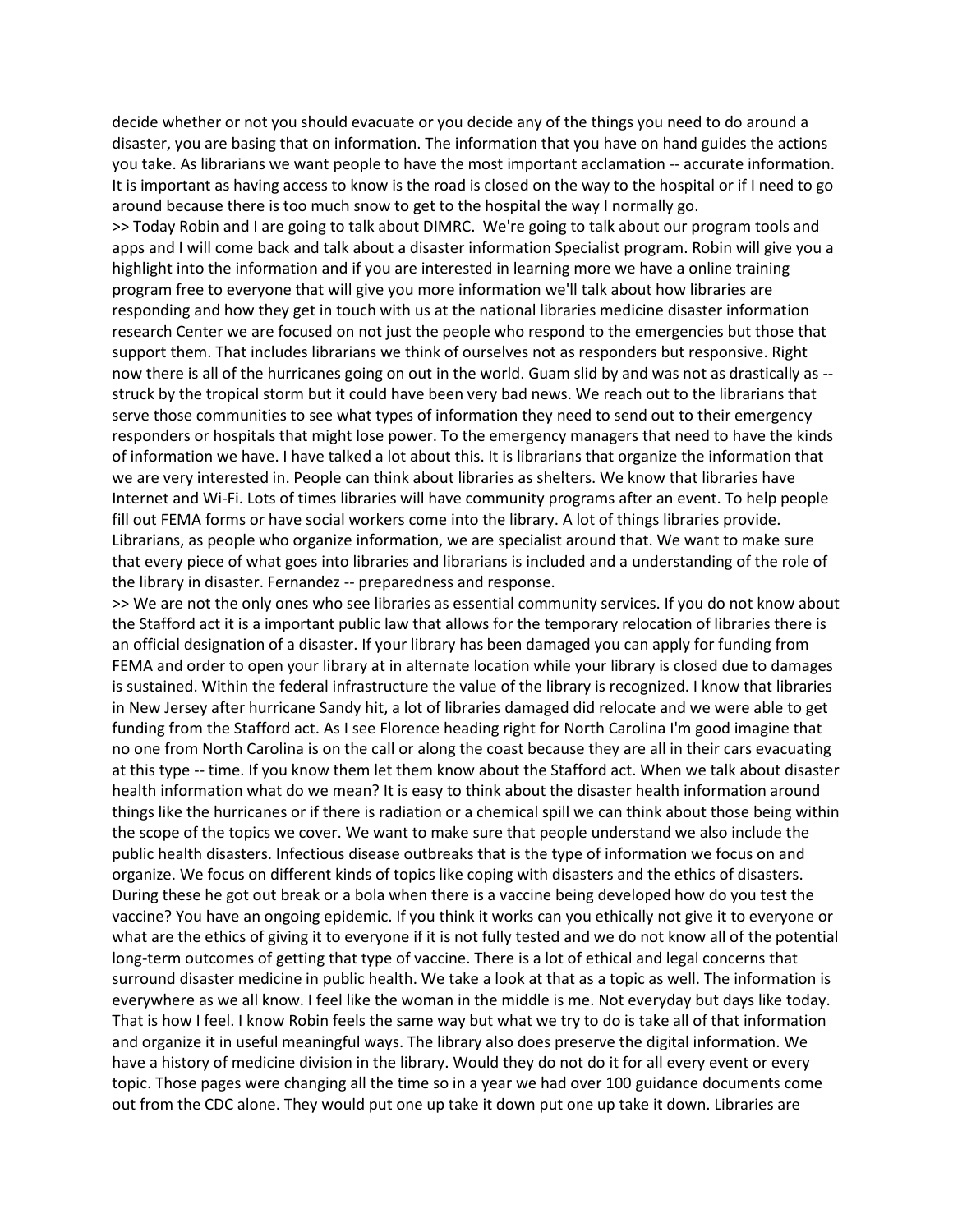interested in the history of the guidance and how it emerged and what made changes happen. 10 years from now someone can go back and say -- the library is involved in all aspects of disasters and Robin and I will focus on the part where libraries can find and use information to prepare and respond. What we do in order to do that we identify the source first. We have authoritative professional noncommercial sources that we have identified. The CDC and WHO. State and local health departments. There are many organizations and agencies we have identified. So we have a list of sources where within that source we can take a look at the documents and material they publish. We select from within those sources. It makes it easier for us to do our job. I am sure many of you have heard of the CR AP test credible reliable authoritative -- current reliable authoritative and point of view.

>> One of the things in the library that we want to make sure we do is not to duplicate the work we do. There is a peer-reviewed scholarly literature. The library has a database called pub med. We do not duplicate the collection work of pub med but what we have talked about in our bios. Since that area of literature is so well covered by different part of LMN we focus on the gray literature. I'm going to turn it over to Robin. Let her give you a taste.

>> Thank you, Stefan -- Siobhan. I will get into more detail about specific products and tools. We will start with our home to -- homepage. This is your information toolkit this is a recently redesigned website that we are proud of. We like the way it looks and we have the information is easier to find. At the top in the black bar you will see our navigation. Taking different sections of the website. There are a few highlights here in the carousel. Below that you will see the disaster lit. You can type directly in the search box and search disaster lit from the homepage. They continue to refine your search in the disaster lit section which I will also show you. On the right-hand side you can see links to three tools we have produced here at LMN to help responders deal with hazardous materials. So we hope it is a -- well organized and hope you find everything. There is a team of six people behind this website. Three of which are librarians. We working hard behind the scenes to get the information out so people can find it.

>> Here is a close-up on the website. You can see this is what it looks like if you are looking to the site and hovering over special topics. It will drop down and you'll see inside pages on special topics. As Siobhan said you can imagine what is under natural and man-made disasters. Infectious diseases are a little more clear-cut. Here are some of the most popular pages. The disaster apps and coping with disasters along with children with disasters are the top ones. To the left is infectious diseases. We have some pages from specific outbreaks like the Ebola outbreak in 2014. We also have other pages that are more general. Under natural man-made disaster we have tornadoes hurricane earthquakes wildfires and things like that. The disaster information Specialist program is something Siobhan will talk about. If you're not familiar with these terms which I was not, has met you may know that is hazardous materials and CBR in E is chemical biological radiological nuclear and explosive. Sometimes you see it with EE and sometimes with out. We have pages in the section about chemical, radiological and biological incidents. I'm going to focus on information guides. The things you would find under special topics, infectious disease, natural man-made disasters and severity pages. Here are some screenshots of what you might find in a information guide. We picked hurricanes. That being current. At the top of the information guide if you are familiar with live guides -- lip guide it is a page designed to get you started in researching a topic. On the left side is the screenshot and the first section is an overview which has links to major organizations that will have solid background information. Everything on this page will be about hurricanes but below that you will find some topics. Blade that you see preparedness, cleanup, Siobhan just put the link in the chat box if you feel like looking through it on your own. What you will see in each setup it is two boxes disaster lit and pub net. What you're seeing in each box are the two current top results. These are life searches for that topic pub med on the right is going to be the index literature and on the left you will see the gray literature resources from disaster lit. Those are the top two but you can click on more. You can edit the search terms if you so desire. If you clicked over to pub med -- I'm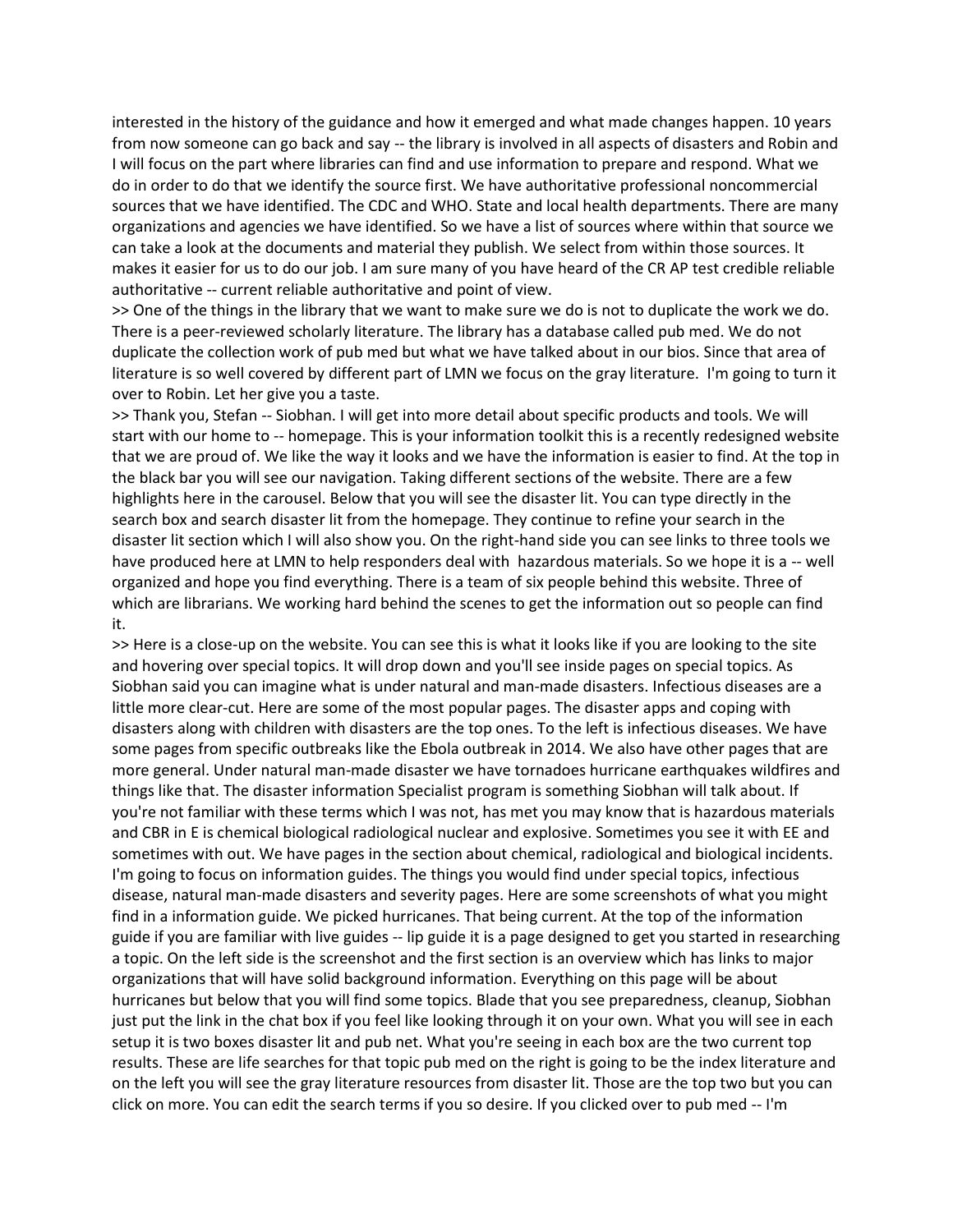guessing a lot of them are familiar with pub med being a librarian but in case you are not pub med is the top of the. Married from Siobhan slide and has 28 million citations. This is a old screenshot. Many of those point to pub med central which are our articles available in the Texas freely available. All the records are indexed with the LMN subject heading.

>> I forgot to mention that at the bottom of the information guide there are two small sections. One would be multilingual resources from LMN. LMN has a product called heart -- health reach and materials provided in multiple languages along with English translation to help healthcare providers work with refugees and immigrant populations where English is not their first language. Below that we have quick links to resources for the general public. There we think we link to LMN MEDLINEplus. If you're not familiar with MEDLINEplus it is consumer oriented and language for the general public. A contains topic pages on various diseases and conditions. Other subjects as well as linking out to materials appropriate for the general public. You will not find peer review articles here unless they are written in plain language. It is intended for the patient care giver and the type of audience. Most of ethanol resources are available in Spanish as well. Moving on. Something that we are highlighting more recently is contents and indication. If you are not familiar with it the basic explanation is you can get a snippet of code to put onto your webpage and it pulls a live content from our website and puts it on your webpage so every time we update our page your page is updated automatically. This is available from the Department of Health and Human Services. And as part of LMN which is part of NIH which is part of HHS. We have syndicated some of our top pages on the HHS syndication storefront. There are two ways to find this content. Why would you be interested? Maybe you have a page about hurricanes for your area and you want to provide information to your patrons about hurricanes. Instead of gathering your links or copying or pasting something you can embed this snippet of job to script on your page and it would pull the must updated information directly to your page. If you wanted that there are two ways to find it. On the left is a screenshot of the hurricane page and to the left of that page is a box called syndication and I have highlighted the link to the storefront. That will link to the hurricanes page where you can grab the code you need. Or you can go to the syndication storefront and search. I know there are some resources syndicated. If you would like to narrow to our resources type disaster and once you find the page you want to syndicate this is what it looks like in the storefront. These note that you have to have an account. You'll get a brief version if you do not have an account. It is free just sign up and login. You will see some brief metadata about the page and the right you will get a tiny preview and below that there is an embed code snippet. Not a job description that you would want to copy and paste. Below that you can get a bigger preview of what the content will look on your page. It is job description as I mentioned it has the file stripped out to adopt the styles of your page. >> If you want to see more there are links on that slide. I see Siobhan is putting links in the chat box for you to follow. Moving back to disaster lit which we mentioned a couple of times. This is a closer look. As explained it is full of links to great literature which may include training modules, guidelines, conference proceedings, reports and more than that. Right now we have just a simple search. Somebodies or just for a seeker and it will understand the operators and understand only records that will include Zeke and child. You can see which are in our record here. Record number one jurisdictional operations. The format will tell you what to expect and what you will find a PDF or video. We have someone who writes annotations for us describing them so you know what you will find. The direct URL for the item, Arthur's car type training material, or whatever type of resource it is. Access notes as there are other links relevant to that resource. Like the presentation available in English and Spanish. Additional URLs will be in this field as well as any notes if it requires free registration. Lastly is our unique identifier. If you click on it it would be a link directly to this record if you would like to share with someone. You can see that church terms are highlighted if there are sentiments for those in the database the sentiments will also be highlighted. If you want to see things only from the CDC or American pediatric's you can see both or restricted. -- Restrict it. There are over 15,000 records in disaster lit now. In addition to that information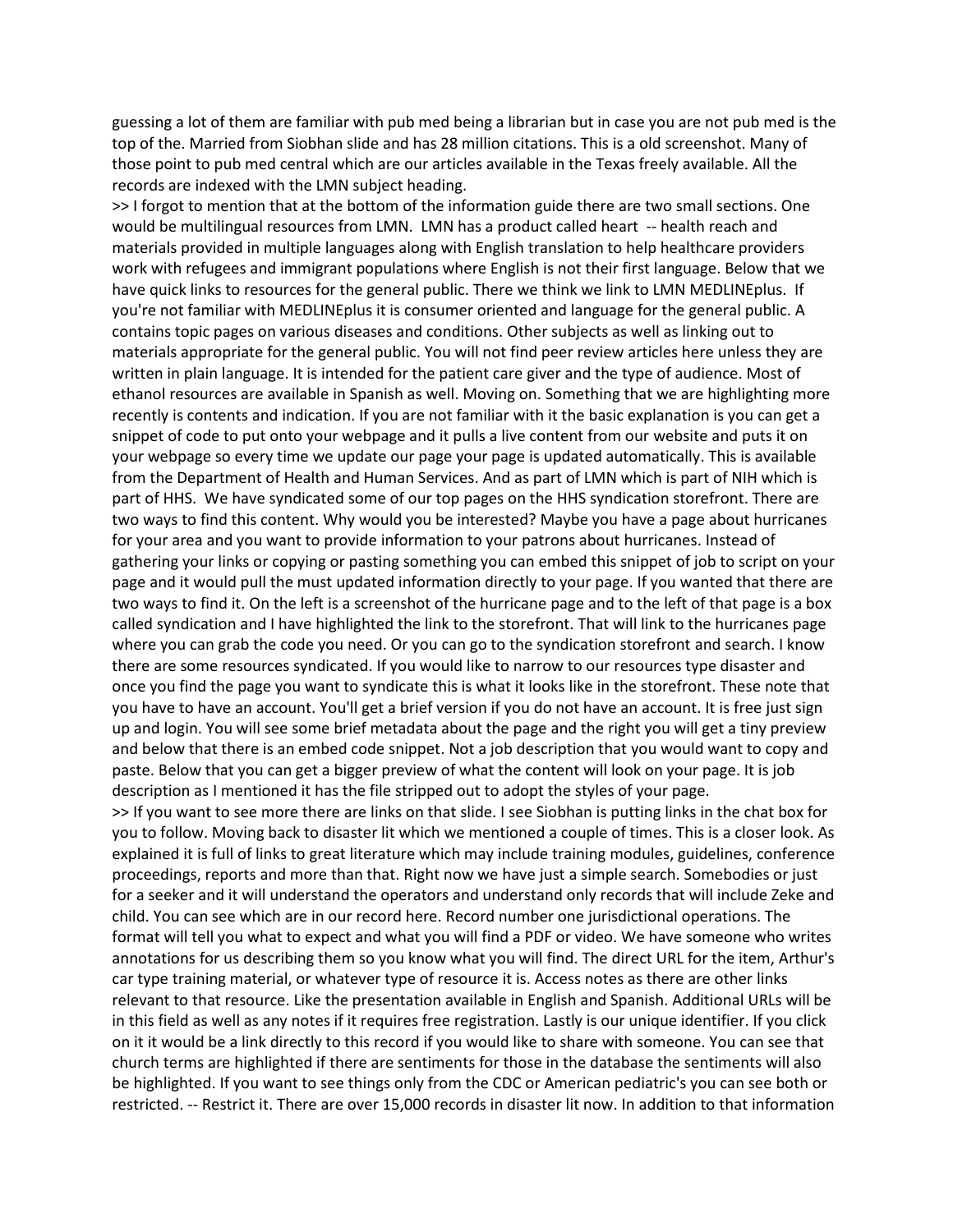we also have tools and apps we have produce. These are for first responders and healthcare providers to support disaster preparedness and response. The three are called wiser, cam, and RAM. Wiser is wireless information system for emergency responders. A tool to help first responders respond to a hazmat incident. It can be used as preparedness or en route to an incident. KM is chemical hazard and REM is radiation hazards. This is full of reference materials. There are some triage algorithms and the ERG 2016 and WMD response guidebook. It also includes part of the CEM database but not all of it. >> CEM is included in the app. Wiser is online or download it to your laptop or has as a nap -- at. -- app. This is when we have an unknown chemical incident and they can observe people to help identify what the chemical might be. It uses an algorithm to narrow down the possibilities to assist treatment options. CEM is from chemical incidents. These are mass casualty chemical incidents. This will affect a lot of people. This can be used for training or [ NULL ] and training -- preparedness as well as response during an event. Third is REM which is radiation incidents. There are some educational modules you can learn more about patient management and that type of thing. For preparedness or for on-site not knowing what to do to respond to an incident you can use this for guidance. If you are curious about apps those were attended for first responders. Most of you are probably not first responders but our webpage under special topics the first one is called disaster apps. This is one of our number one webpages. We have all different types of apps lift -- listed. Responder support and safety, psychological help, all the American Red Cross apps along with surveillance alerts and family reunification. The last section is apps for disasters and libraries. We have two apps in that session one is the library funds -- floods at -- and the ERS emergency response and salvage app from the national Center for preservation technology and training. I see someone has asked about if these are free and I should've been repeating that all along. All of these things that we have added are all free available to the public online. In some cases you may need to register but there is no cost to you. I believe that is the end of my presentation. I will pass it back to Siobhan.

>> Thank you, Robin. We realize we have given you a lot of information. We do not expect that you will walk away from here saying wow I'm going to run over to the emergency management team because it is a lot. It takes a long time for us to incorporate this knowledge. We have incorporated a disaster information Specialist program. It is meant for librarians but also anyone interested in the information management around disasters and public health emergencies. We wanted to identify what roles librarians can have and all the phases of a disaster and to help you build capacity to respond and be responsive to these events as they are occurring. Florence is pounding areas with rain. Many people live in Virginia where we hear about parts of Virginia that have to evacuate. We want you to be able to say you have a role in helping people responding to events in the community and you have a program you have developed. There are courses -- I am going to share my screen.

>> We are not seeing anything right now just a greenish block.

>> Are you sharing your application or desktop?

>> I will just go back I know what happened. Sorry about that. Thank you for letting me know. >> Try again . Expect when I share my Firefox everything is blurry so I opened the Explorer but you could not see it. I would just go back. There are several courses. We have a simple class in the basics. What Robin and I have talked about except it is a three-hour course instead of trying to get it to you in 25 or 30 minutes. It is online. You go to the page and read the screen and there are interactive questions. Hit the next button and move along at your own pace. We really like the layout of the courses. We have included a couple of courses from FEMA because we think it is important for librarians to understand the language of disaster response. For example, there is a national incident management system. It is good for you to know what that system is. Disaster response is very hierarchical and military and nature of. The first person on the scene is the incident commander no matter what. As other people show up with different levels of expertise roles will change and shift. There is a public information officer role in the system that librarians are perfect for. We have courses besides the basics and the FEMA courses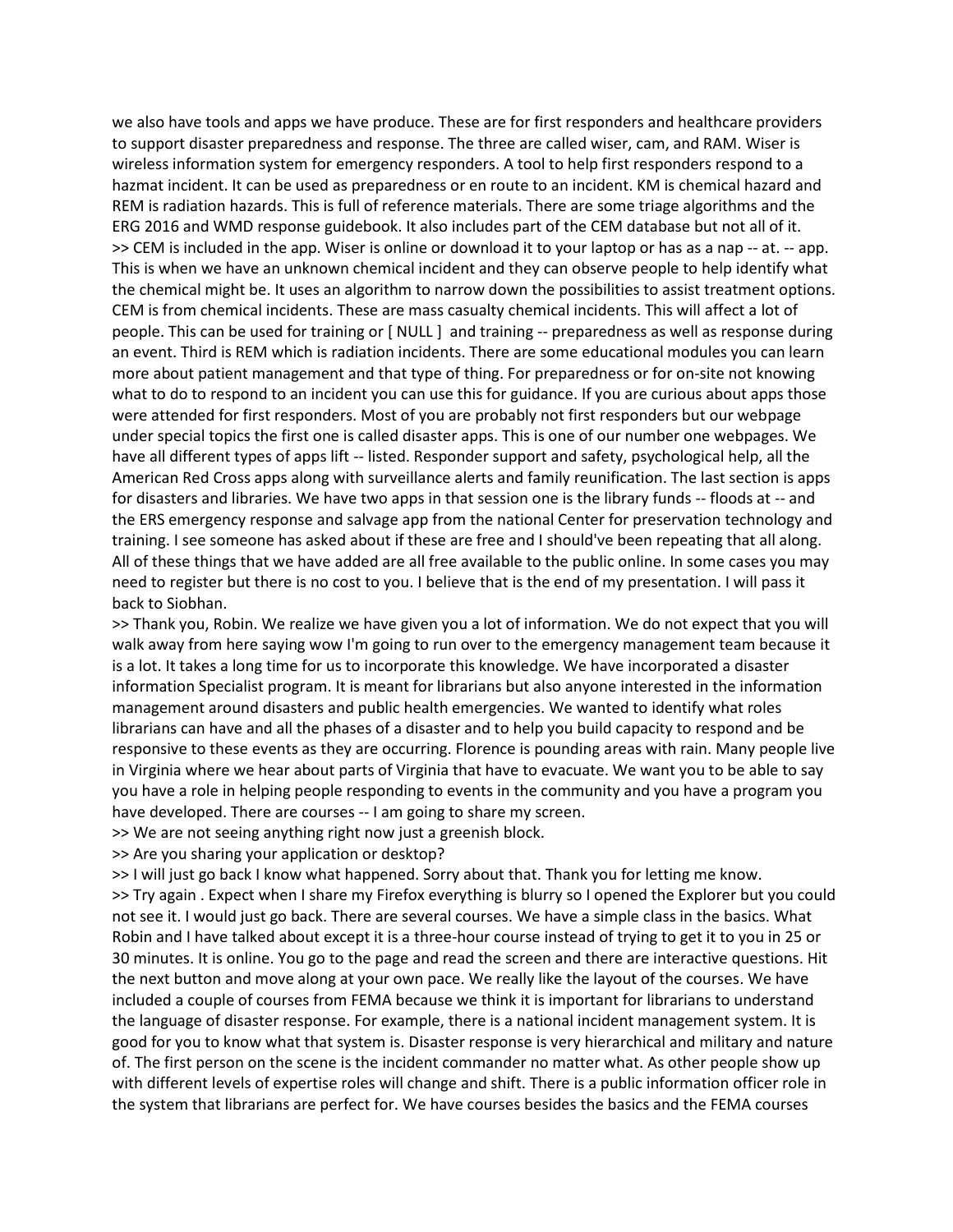which include a seat at the table. Working with local responders. Understanding the international context. We have a class on the chemical biological radiological nuclear and explosives. You could say I am interested in a set -- certain topic and take a look at one of the courses. You can go ahead and get the certificate if you are really interested. We are really happy with it. We have just as many librarians as emergency managers. That is the great thing. Often times they often see the value of the library. We have webinars just like the one you are attending except they go through the national Library of medicine. We have one September 20 for planning with disasters. Continuity of operations planning. See OOP. You can have all of the information in the world but if your library is not open and you do not have a backup plan on how to keep information flowing then it doesn't matter that you know everything. So how do we plan for this continuity of operation? And then we have a bibliography that I find incredible. We cannot even put all of the articles that we find that highlight what librarians are doing in response to disasters. It is just so full. Right now the big topic is on the opioid crisis. And several states have declared health emergencies around the opioid crisis. Because the opioid crisis has been declared a public health emergency it comes into our scope. Many public librarians are having to learn how to treat over diverse victims when you went to library school that was probably not something -- it is really an inspiring page to look at. Here are some of the articles I was just talking about with the opioid crisis. If you would like to continue to stay informed we have highlighted our website. We do have a twitter handle because a lot of information through social media -- is through social media. We have a email listserv you can join or we have a version where we just send information out to people. Want to talk about the regional medical libraries. There over eight regional libraries across the country. You can find where your region is at. You can find where your region is@Tran04.gov. It will be on the FPL T website and it is on LMN.gov. Find out where you regional library is and often times they do in person training and after funding. They have information and right now there is information on hurricane Florence and we have worked with the regional medical library which is the southeast medical region where they are gathering all the information not just run health information but situation reports. Rings they are putting on a blog. If you are on their listserv you are receiving that information. They are a great organization and contracted through the national libraries of medicine to be the little national Library of medicine branch library throughout the country. If you like to get hold of Robin or I hear is our contact information. We would love to hear from you. We are happy to see questions in the chat box and thank you for giving this opportunity to S this month during national preparedness month.

>> Fantastic webinar. Unbelievably timely. Any questions for Siobhan or Robin?

>> It is a lot to take in will be presentation be available on the Academy website? Guess it will. -- Yes it will. Any other questions? My colleague Ashley just put a satisfaction survey form into the chat box. Please fill that out. I will have to talk to off-line Siobhan. I would be interested in how you put together your certificate program. And the mechanics of that.

>> I just put in the chat box the link to the southeast regional library so Barbara if you want to email Robin arrive for link -- links we would be happy to send you more information. Please email one of us. Jane Canfield who does webinars for us and even those of us who have dealt with disasters like Maria in Puerto Rico -- Jane learned a lot today that is how effective your webinar was. >> Thank you.

>> Barbara mentioned my city is doing a disaster preparedness this weekend so much information which will be wonderful for the city to have. That is great.

>> Daniel must say I must confess first time we had detailed talk on disaster management. A lot of good shutouts here. I should probably going to wrap up comments but while I'm doing so keep the questions and comments coming in. Ashley is also going to put in the FT LP Academy and there is an article by Scott Pauly on all the things at TLP Academy does. Ashley will put a link to that in the chat box. Let me think Siobhan and Robin for a fantastic webinar. Everyone learned a lot today. Thank you to the audience. Don't forget upcoming webinars. We have one more webinar scheduled for September. The